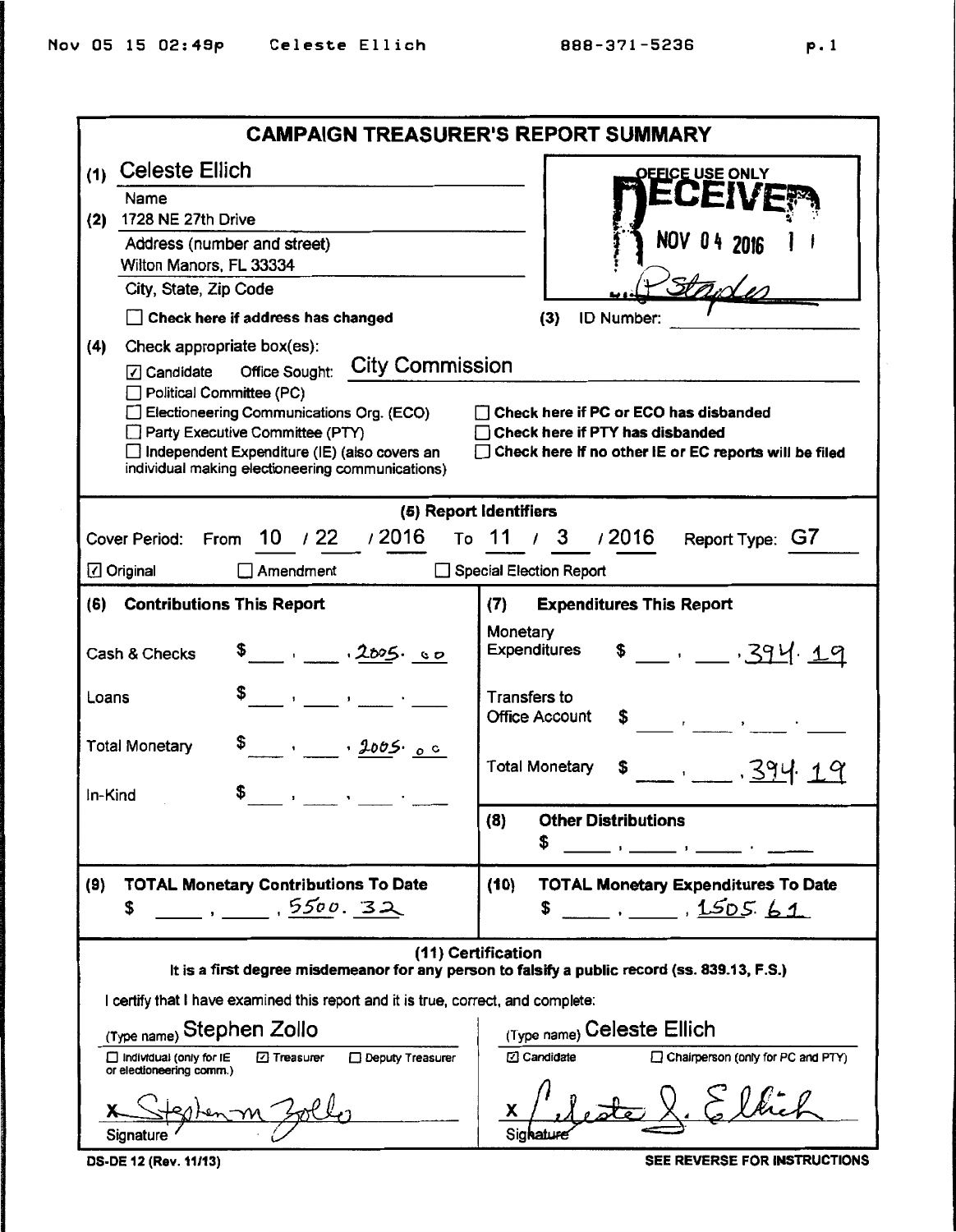## **CAMPAIGN TREASURER'S REPORT- ITEMIZED CONTRIBUTIONS**

| Celeste Ellich<br>$(1)$ Name                                                              |                                                                                                   |      |                                             | (2) I.D. Number<br>00000 |                                   |      |           |
|-------------------------------------------------------------------------------------------|---------------------------------------------------------------------------------------------------|------|---------------------------------------------|--------------------------|-----------------------------------|------|-----------|
| 10/22/2016 - 11/03/2016<br>(3) Cover Period                                               |                                                                                                   |      | 1 of $\underline{\mathbf{1}}$<br>$(4)$ Page |                          |                                   |      |           |
| (5)                                                                                       | (7)                                                                                               |      | (8)                                         | (9)                      | (10)                              | (11) | (12)      |
| Date<br>(6)<br>Sequence<br>Number                                                         | Full Name<br>(Last, Suffix, First, Middie)<br>Street Address &<br>City, State, Zip Code           | Type | Contributor<br>Occupation                   | Contribution<br>Type     | In-kind<br>Description [Amendment |      | Amount    |
| 10/25/2016                                                                                | Harris Sanitation Inc<br>2700 NW 48th Street<br>Pompano Beach, FL 33073-0000                      | в    | Garbage<br>and<br>Recyling                  | <b>CHE</b>               |                                   |      | \$250.00  |
| 1                                                                                         |                                                                                                   |      | Company                                     |                          |                                   |      |           |
| 10/25/2016                                                                                | Li, Zhonggang<br>18985 Cloud Lake Circle<br>Boca Raton, FL 33496-0000                             | 1    | Corporat<br>е<br>Executive                  | <b>CHE</b>               |                                   |      | \$200.00  |
| 2                                                                                         |                                                                                                   |      |                                             |                          |                                   |      |           |
| 10/25/2016                                                                                | <b>East Broward Federated Womens</b><br>Republican Club<br>1850 South Ocean Drive, Apt 313        | F    | Local<br>Republic<br>an Club                | <b>CHE</b>               |                                   |      | \$100.00  |
| 3                                                                                         | Fort Lauderdale, FL 33316-0000                                                                    |      |                                             |                          |                                   |      |           |
| 10/25/2016                                                                                | White, Beverly B.<br>4350 NW 30th Street, C-132<br>Coconut Creek, FL 33066-0000                   | 1    |                                             | CHE                      |                                   |      | \$100.00  |
| 4                                                                                         |                                                                                                   |      |                                             |                          |                                   |      |           |
| 10/25/2016                                                                                | Tarsey, Rupert<br>6725 NW 122 Avenue<br>Parkland, FL 33076-0000                                   | ı    |                                             | <b>CAS</b>               |                                   |      | \$20.00   |
| 5                                                                                         |                                                                                                   |      |                                             |                          |                                   |      |           |
| 10/28/2016                                                                                | McCarthy, Mark J.<br>3001 South Course Drive, #503<br>Pompano Beach, FL 33069-0000                | f    | Insuranc<br>ece<br>Adjuster                 | <b>CHE</b>               |                                   |      | \$250.00  |
| 6                                                                                         |                                                                                                   |      |                                             |                          |                                   |      |           |
| 10/28/2016                                                                                | <b>Broward County Republican</b><br><b>Executive Committee</b><br>150 South Andrews Avenue, Suite | P    | Republic<br>an<br>Executive                 | <b>CHE</b>               |                                   |      | \$1000.00 |
| $\overline{7}$                                                                            | 370<br>Pompano Beach, FL 33069-0000                                                               |      | Committ<br>ee                               |                          |                                   |      |           |
|                                                                                           | $\frac{10/29/16}{8}$ Angría M. Vazquez<br>7757 54118 Place I Restau CHE<br>8 Míani, FL 33183      |      |                                             |                          |                                   |      | \$50.     |
|                                                                                           |                                                                                                   |      |                                             |                          |                                   |      |           |
| Adjutant Workshop, Inc. - Campaign ToolBox<br>This form is based on DS-DE 13 (Rev. 11/13) |                                                                                                   |      |                                             |                          |                                   |      |           |

*CONTRACTOR IN THE REPORT OF A STATE OF A STATE OF A STATE OF A STATE OF A STATE OF A STATE OF A STATE OF A STATE*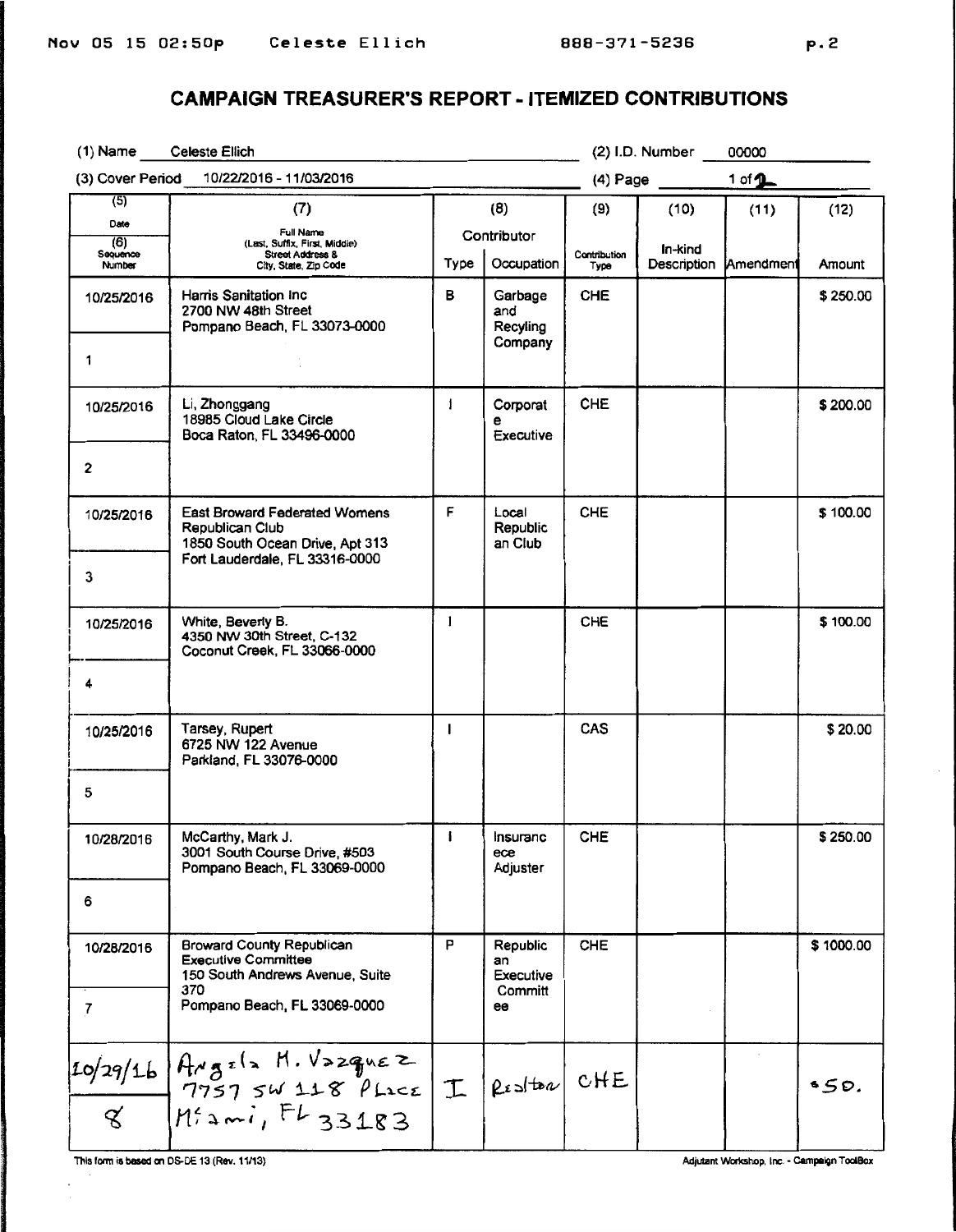$p.3$ 

| <b>CAMPAIGN TREASURER'S REPORT - ITEMIZED CONTRIBUTIONS</b> |  |
|-------------------------------------------------------------|--|
|-------------------------------------------------------------|--|

(1) Name 
$$
\int \mathcal{L} f \mathbf{z} dt
$$

 $E//int$  (2) I.D. Number

(3) Cover Period 10/22/16 through 11/3/16 (4) Page 2 of 2

| (5)         | (7)                                                                                                                                                                                                       |      | (8)         | (9)          | (10)        | (11)      | (12)        |
|-------------|-----------------------------------------------------------------------------------------------------------------------------------------------------------------------------------------------------------|------|-------------|--------------|-------------|-----------|-------------|
| Date<br>(6) | <b>Full Name</b><br>(Last, Suffix, First, Middle)                                                                                                                                                         |      |             |              |             |           |             |
| Sequence    | <b>Street Address &amp;</b>                                                                                                                                                                               |      | Contributor | Contribution | In-kind     |           |             |
| Number      | City, State, Zip Code                                                                                                                                                                                     | Type | Occupation  | <b>Type</b>  | Description | Amendment | Amount      |
|             | 11, 2, 16 Gaiffin Elemon K.<br>Saps NE 24TEC I Retired CHE<br>9 FELMIFL 33308                                                                                                                             |      |             |              |             |           | 25          |
|             | $\begin{array}{ l l l l l }\n\hline\n & 1 & 2 & 16 & \text{Time} & \text{Og} & \text{Edd} \\ \hline\n10 & 21505345 & & & \\ \hline\n10 & 5000156 & & & \\ \hline\nM.M.33151 & & & \\ \hline\n\end{array}$ |      |             | CAS          |             |           | $1D_{\tau}$ |
|             |                                                                                                                                                                                                           |      |             |              |             |           |             |
|             |                                                                                                                                                                                                           |      |             |              |             |           |             |
|             |                                                                                                                                                                                                           |      |             |              |             |           |             |
|             |                                                                                                                                                                                                           |      |             |              |             |           |             |
|             |                                                                                                                                                                                                           |      |             |              |             |           |             |

**DS-DE 13 (Rev. 11/13)** 

SEE REVERSE FOR INSTRUCTIONS AND CODE VALUES